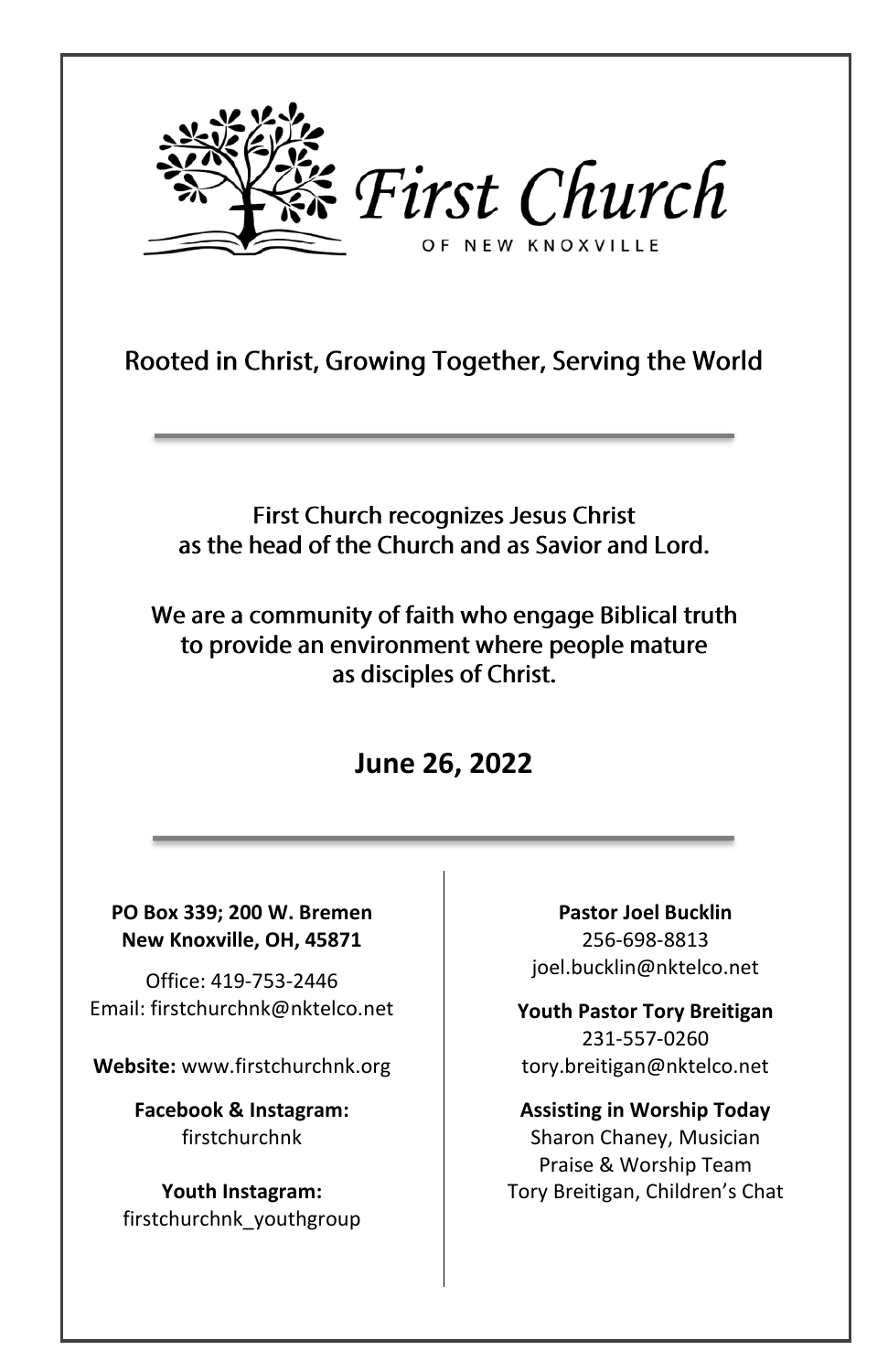### *If you are a Guest or Visitor today, we are glad you're here!*

- o **The Restrooms** are in the basement at the East end of the church and inside the main glass doors of the ministry building next door.
- o **The Nursery for Young Children** is Located in the basement.
- o **Large Print bulletins** are available at the back of the sanctuary near the info center.
- o **Children's Activity Bags** are available at the info center at the back of the sanctuary.
- o **Hearing Assistance Devices**  Please see the sound system technician on the South wall if you would like to use one.
- o **WiFi Connection is available** for those who wish to use their device to connect to the Bible app or take notes. Connect via "FirstChurchWifi Guest"
- o **Our Worship Service** is broadcast each Sunday on T-102 FM at 10:15a
- o **Facebook Live** We stream our service live via our Facebook page "firstchurchnk" at 9:00 am on Sundays.
- o **The \* invites those who are able, to rise.**

## *Welcome to Worship at First Church*

**Prelude –** Here I am, Lord / Take My Life and Let it Be

#### **Welcome**

#### **\* Call to Worship** from Isaiah 53

*<sup>1</sup>Who has believed our message and to whom has the arm of the Lord been revealed? <sup>2</sup>He grew up before him like a tender shoot, and like a root out of dry ground. He had no beauty or majesty to attract us to him, nothing in his appearance that we should desire him. <sup>3</sup>He was despised and rejected by mankind, a man of suffering, and familiar with pain. Like one from whom people hide their faces he was despised, and we held him in low esteem. 4 Surely he took up our pain and bore our suffering,*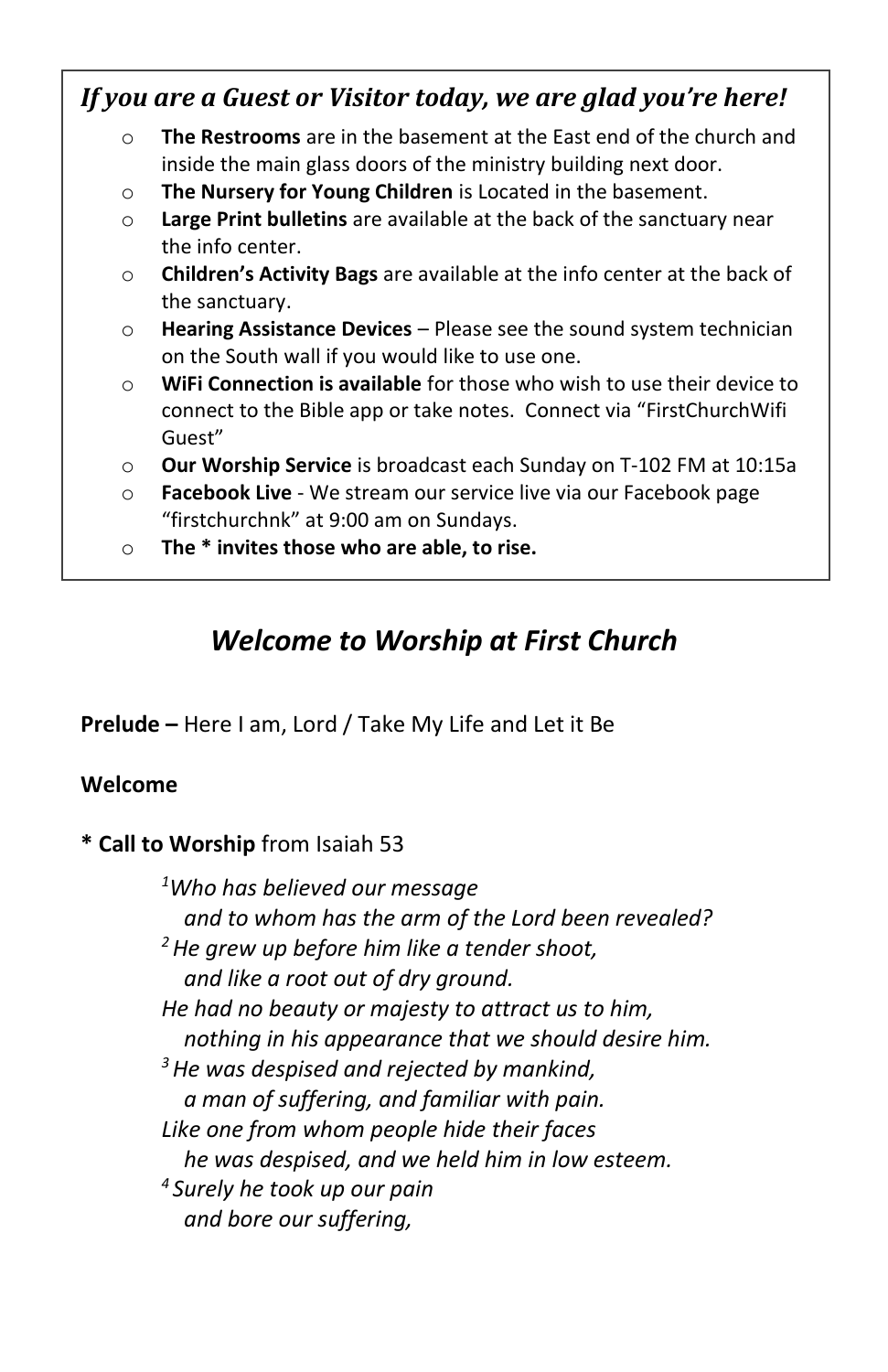*yet we considered him punished by God, stricken by him, and afflicted. <sup>5</sup> But he was pierced for our transgressions, he was crushed for our iniquities; the punishment that brought us peace was on him, and by his wounds we are healed. <sup>6</sup>We all, like sheep, have gone astray, each of us has turned to our own way; and the Lord has laid on him the iniquity of us all. <sup>7</sup>He was oppressed and afflicted, yet he did not open his mouth; he was led like a lamb to the slaughter, and as a sheep before its shearers is silent, so he did not open his mouth. <sup>8</sup> By oppression and judgment he was taken away. Yet who of his generation protested? For he was cut off from the land of the living; for the transgression of my people he was punished. <sup>9</sup>He was assigned a grave with the wicked, and with the rich in his death, though he had done no violence, nor was any deceit in his mouth. <sup>10</sup> Yet it was the Lord's will to crush him and cause him to suffer, and though the Lord makes his life an offering for sin, he will see his offspring and prolong his days, and the will of the Lord will prosper in his hand. <sup>11</sup>After he has suffered, he will see the light of life and be satisfied; by his knowledge my righteous servant will justify many, and he will bear their iniquities. <sup>12</sup> Therefore I will give him a portion among the great, and he will divide the spoils with the strong, because he poured out his life unto death, and was numbered with the transgressors. For he bore the sin of many, and made intercession for the transgressors.*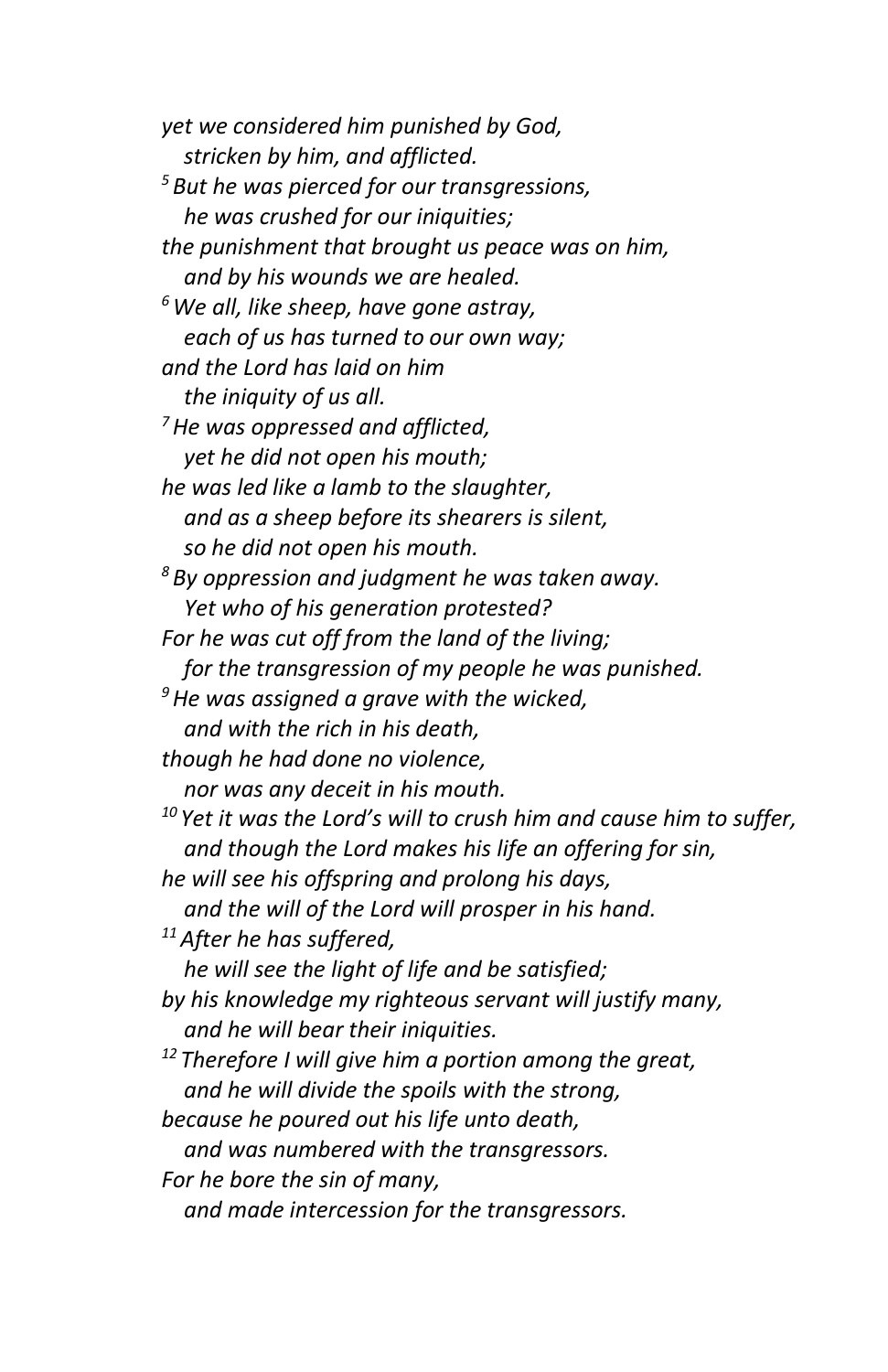#### **\*Praise Song –** O The Blood

**O, the blood, crimson love, Price of life's demand; Shameful sin placed on Him, The Hope of ev'ry man.**

**O, the blood of Jesus washes me; O, the blood of Jesus shed for me; What a sacrifice that saved my life; Yes the blood, it is my victory.**

**Savior Son, Holy One, Slain so I can live; O, see the Lamb, the great I Am, Who takes away my sin.**

**O, the blood of Jesus washes me; O, the blood of Jesus shed for me; What a sacrifice that saved my life; Yes the blood, it is my victory.**

**O, the blood of the Lamb; O, the blood of the Lamb; O, the blood of the Lamb,**

**The precious blood of the Lamb; What a sacrifice that saved my life; Yes, the blood it is my victory.**

**O, what love, no greater love; Grace, how can it be That in my sin, yes, even then, He shed His blood for me.**

**O, the blood of Jesus washes me; O, the blood of Jesus shed for me; What a sacrifice that saved my life; Yes the blood, it is my victory.**

#### **What a sacrifice that saved my life Yes the blood it is my victory**

CCLI Song # 5783630, Mary Elizabeth Miller | Thomas Miller, CCLI License # 2403283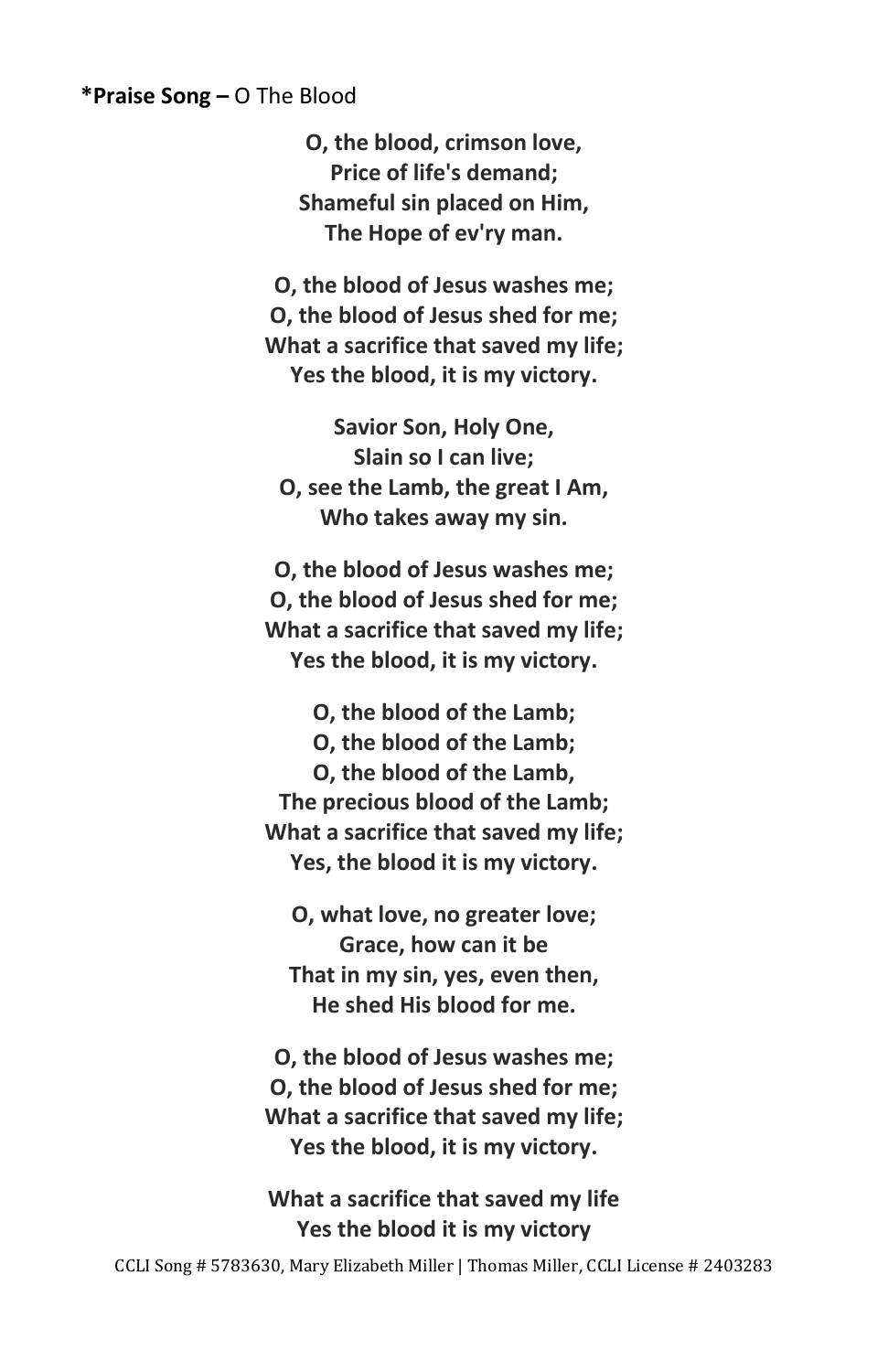#### **Children's Chat**

#### **Giving Back to God**

Offering: Rustic Hope Hymn No. 202 **–** Amazing Grace Offertory Hymn No. 623 – Gloria Patri

#### **Prayer & The Lord's Prayer** [using debts and debtors]

#### **Scripture Reading –** Luke 4:14-30

*<sup>14</sup> Jesus returned to Galilee in the power of the Spirit, and news about him spread through the whole countryside. <sup>15</sup>He was teaching in their synagogues, and everyone praised him. <sup>16</sup>He went to Nazareth, where he had been brought up, and on the Sabbath day he went into the synagogue, as was his custom. He stood up to read, <sup>17</sup> and the scroll of the prophet Isaiah was handed to him. Unrolling it, he found the place where it is written:*

*<sup>18</sup> "The Spirit of the Lord is on me,*

 *because he has anointed me*

 *to proclaim good news to the poor.*

*He has sent me to proclaim freedom for the prisoners and recovery of sight for the blind,*

*to set the oppressed free,*

*19 to proclaim the year of the Lord's favor."* 

*<sup>20</sup> Then he rolled up the scroll, gave it back to the attendant and sat down. The eyes of everyone in the synagogue were fastened on him. <sup>21</sup>He began by saying to them, "Today this scripture is fulfilled in your hearing."*

*<sup>22</sup>All spoke well of him and were amazed at the gracious words that came from his lips. "Isn't this Joseph's son?" they asked. <sup>23</sup> Jesus said to them, "Surely you will quote this proverb to me: 'Physician, heal yourself!' And you will tell me, 'Do here in your hometown what we have heard that you did in Capernaum.'" <sup>24</sup> "Truly I tell you," he continued, "no prophet is accepted in his hometown. <sup>25</sup> I assure you that there were many widows in Israel in Elijah's time, when the sky was shut for three and a half years and there was a severe famine throughout the land. <sup>26</sup> Yet Elijah was not sent to any of them, but to a widow in Zarephath in the*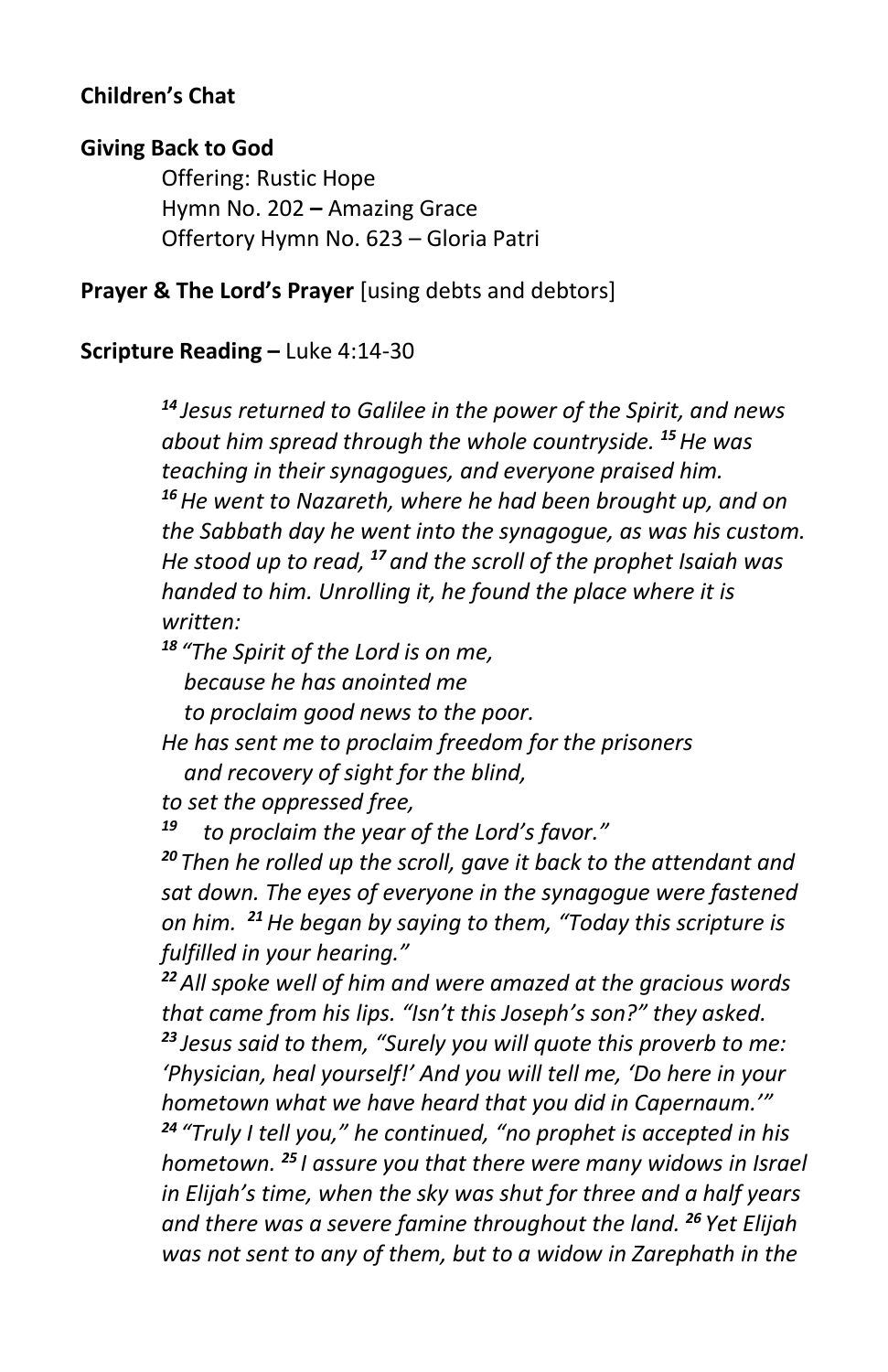*region of Sidon. <sup>27</sup>And there were many in Israel with leprosy in the time of Elisha the prophet, yet not one of them was cleansed—only Naaman the Syrian."*

*<sup>28</sup>All the people in the synagogue were furious when they heard this. <sup>29</sup> They got up, drove him out of the town, and took him to the brow of the hill on which the town was built, in order to throw him off the cliff. <sup>30</sup> But he walked right through the crowd and went on his way.*

**Message –** Jesus is…the Messiah

**\*Praise Song –** My Jesus

**Are you past the point of weary? Is your burden weighing heavy? Is it all too much to carry? Let me tell you 'bout my Jesus. Do you feel that empty feeling 'Cause shame's done all its stealing, And you're desperate for some healing? Let me tell you 'bout my Jesus.**

**He makes a way where there ain't no way. Rises up from an empty grave. Ain't no sinner that He can't save. Let me tell you 'bout my Jesus. His love is strong and His grace is free, And the good news is I know that He Can do for you what He's done for me. Let me tell you 'bout my Jesus. And let my Jesus change your life.**

> **Hallelujah. Hallelujah. Hallelujah, Amen, amen.**

**Who can wipe away the tears From broken dreams and wasted years, And tell the past to disappear? Oh, and let me tell you 'bout my Jesus, And all the wrong turns that you would**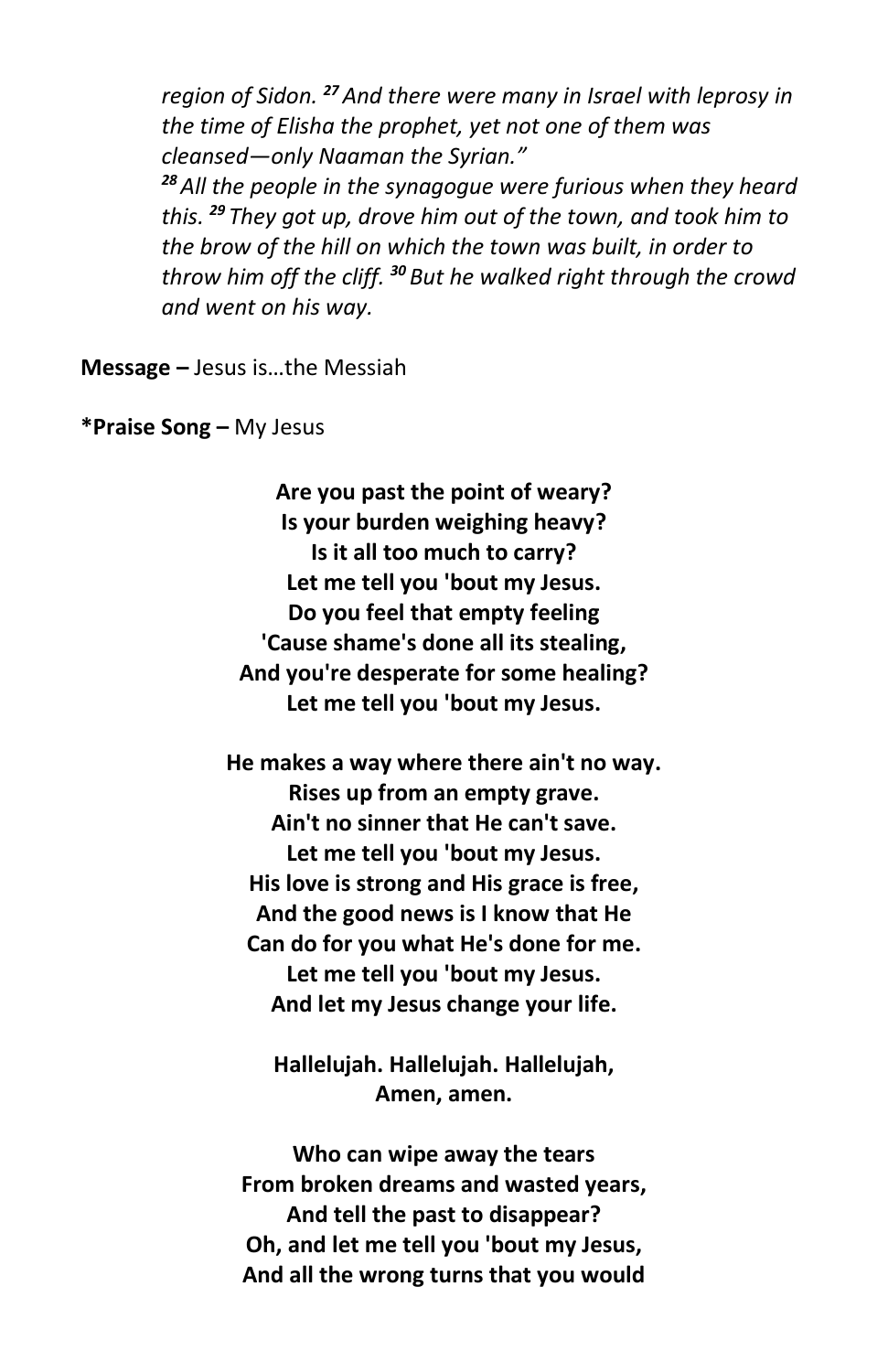**Go and undo if you could. Who can work it all for your good? Let me tell you about my Jesus.**

**He makes a way where there ain't no way. Rises up from an empty grave. Ain't no sinner that He can't save. Let me tell you 'bout my Jesus. His love is strong and His grace is free, And the good news is I know that He Can do for you what He's done for me. Let me tell you 'bout my Jesus. And let my Jesus change your life.**

> **Hallelujah. Hallelujah. Hallelujah, Amen, amen. Amen**

**Who would take my cross to Calvary? Pay the price for all my guilty? Who would care that much about me? Let me tell you 'bout my Jesus.**

**He makes a way where there ain't no way. Rises up from an empty grave. Ain't no sinner that He can't save. Let me tell you 'bout my Jesus. His love is strong and His grace is free, And the good news is I know that He Can do for you what He's done for me. Let me tell you 'bout my Jesus. And let my Jesus change your life.**

> **Hallelujah. Hallelujah. Hallelujah. Amen, amen. Hallelujah. Hallelujah. Hallelujah. Let my Jesus change your life.**

> CCLI Song # 7174531 / CCLI License # 2403283 Anne Wilson | Jeff Pardo | Matthew West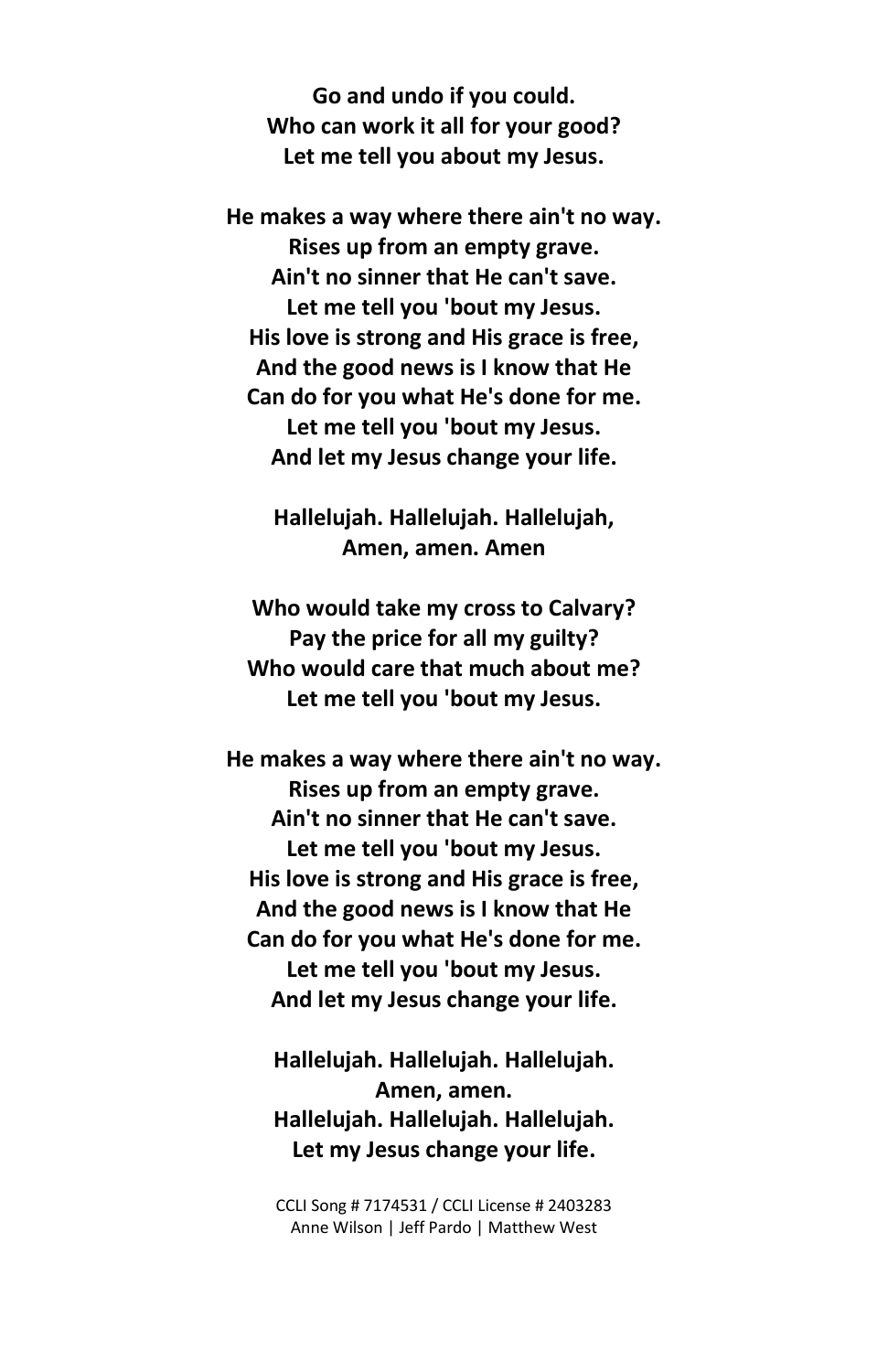#### **Benediction & Dismissal**

#### **Postlude**

#### Announcements

**The Rose on the Altar** is in honor of Jim & Bev Reineke who will celebrate 60 years of marriage on June 30th . *Happy Anniversary.*

**The Reineke family invites you to an Open House** in honor of Jim & Bev Reineke's  $60^{th}$  Wedding Anniversary next Sunday, July 3 from  $1 - 4$  pm at Oak & Iron Event Center, 310 Freewalt Way in St. Marys.

**Junior and Senior High bible study starts today**. Bible study will be at 1pm in Tory's backyard. Bring a lawn chair and your bible. All 7th-12grade students are welcome!

**Jesus once asked his disciples "Who do you say I am?"** They had heard reports of what others thought about Jesus. But Jesus wanted to know what they believed about him. The answer to that question reveals a lot about your faith. Like the disciples, we may hear rumors or reports from others about Jesus. But we must not take our cues from culture or any other preconceived notions we have





FIRST CHURCH NK I SUMMER 2022

about Jesus. Our answer must be rooted in Scripture. This summer, we are going to study how the Bible answers Jesus' question and how the answer impacts our faith.

**Prayer List for the Week of June 26** – Linda Allen, Joe Lesher, Serra Pax, Mack Elshoff, Tyson Roby, Danny Taylor, Don Maurer, Betty Kiefer, Gene Kuck, Isaac Randall, Larry Henschen, and Crystal Miller.

**Have you signed up for RightNow Media yet?** RightNow Media is an online library of thousands of Bible Study resources for adults, youth, and children. Materials can be accessed on a computer, smart phone, tablet, and smart TV apps like Roku and Apple TV. Create your FREE account on our website at [www.firstchurchnk.org](http://www.firstchurchnk.org/)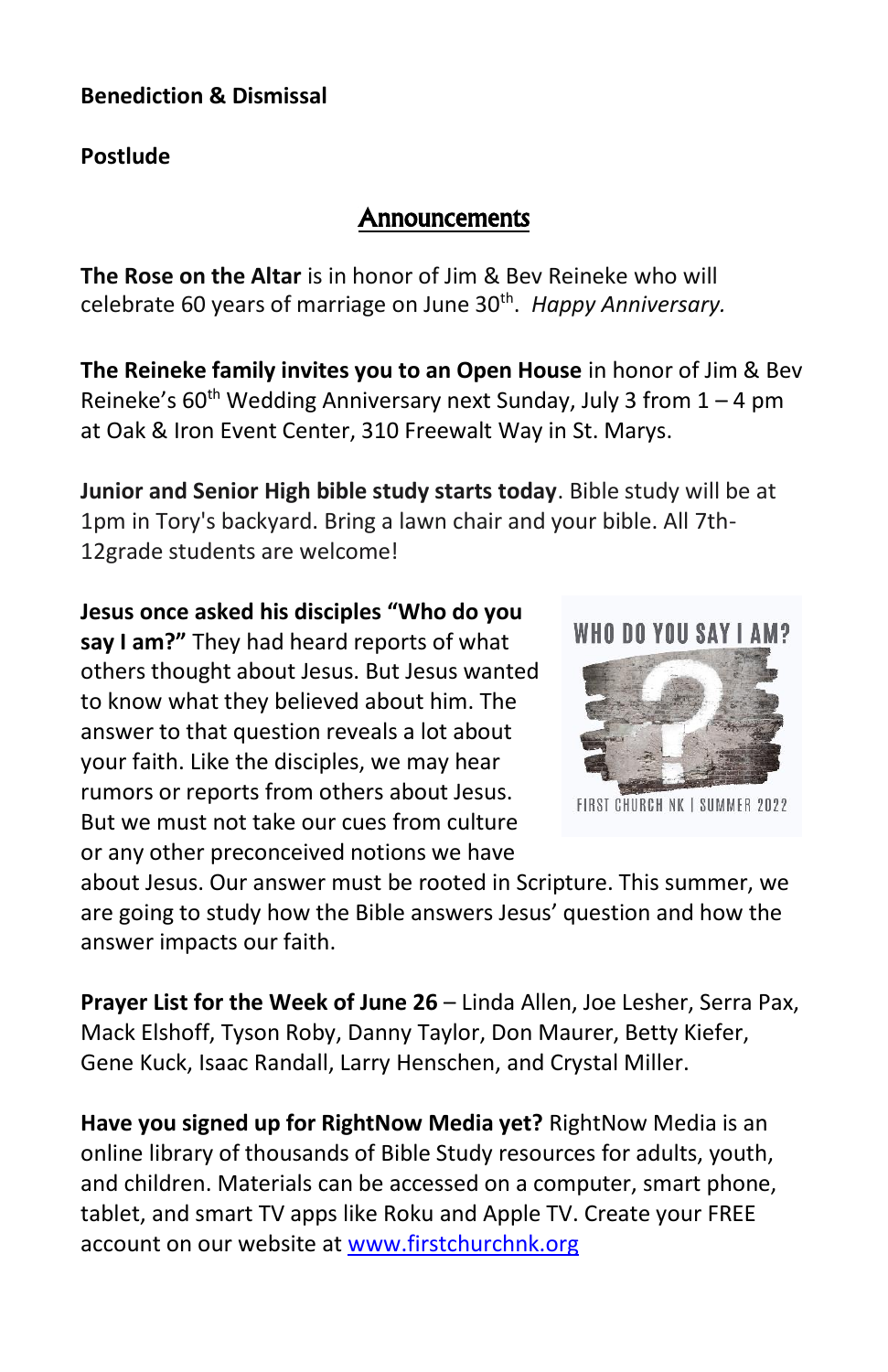**Online Giving through "My First Church"** – My First Church provides you with 24/7 access to online giving and your giving history. Create a secure log in through the link on our website. Creating an account allows you to submit changes to your personal information, view your giving history, set up online giving (one time or recurring) and download the Church Life Mobile App. How do I sign up? Go to our website www.firstchurchnk.org & click on "Online Giving".

**The New Knoxville Historical Society Open House** will be held today from 1 to 4 pm.

## This Week at First Church –June 26 to July 3

#### **TODAY**

- 8:00 am Men's Prayer Group Min. Ctr. Youth Room
- 9:00 am Morning Worship
- 1:00 pm Jr. / Sr. High Youth Bible Study

#### **WEDNESDAY**

7:00 pm Armor of God Bible Study (Min. Ctr.)

#### **THURSDAY**

10:00 am Morning Bible Study

#### **NEXT SUN.**

- 8:00 am Men's Prayer Group Min. Ctr. Youth Room
- 9:00 am Morning Worship
- 1:00 pm Jr. / Sr. High Youth Bible Study

#### **Total Offering on June 19 - \$1,239.00 Attendance: 126**

Sunday School Ministry Fund Offering - \$1,039.00 General Fund Gifts & Pledges - \$150.00 Misc. Mission Project Gift - \$50.00

#### **Online Giving for the week of June 19 -** \$1,625.00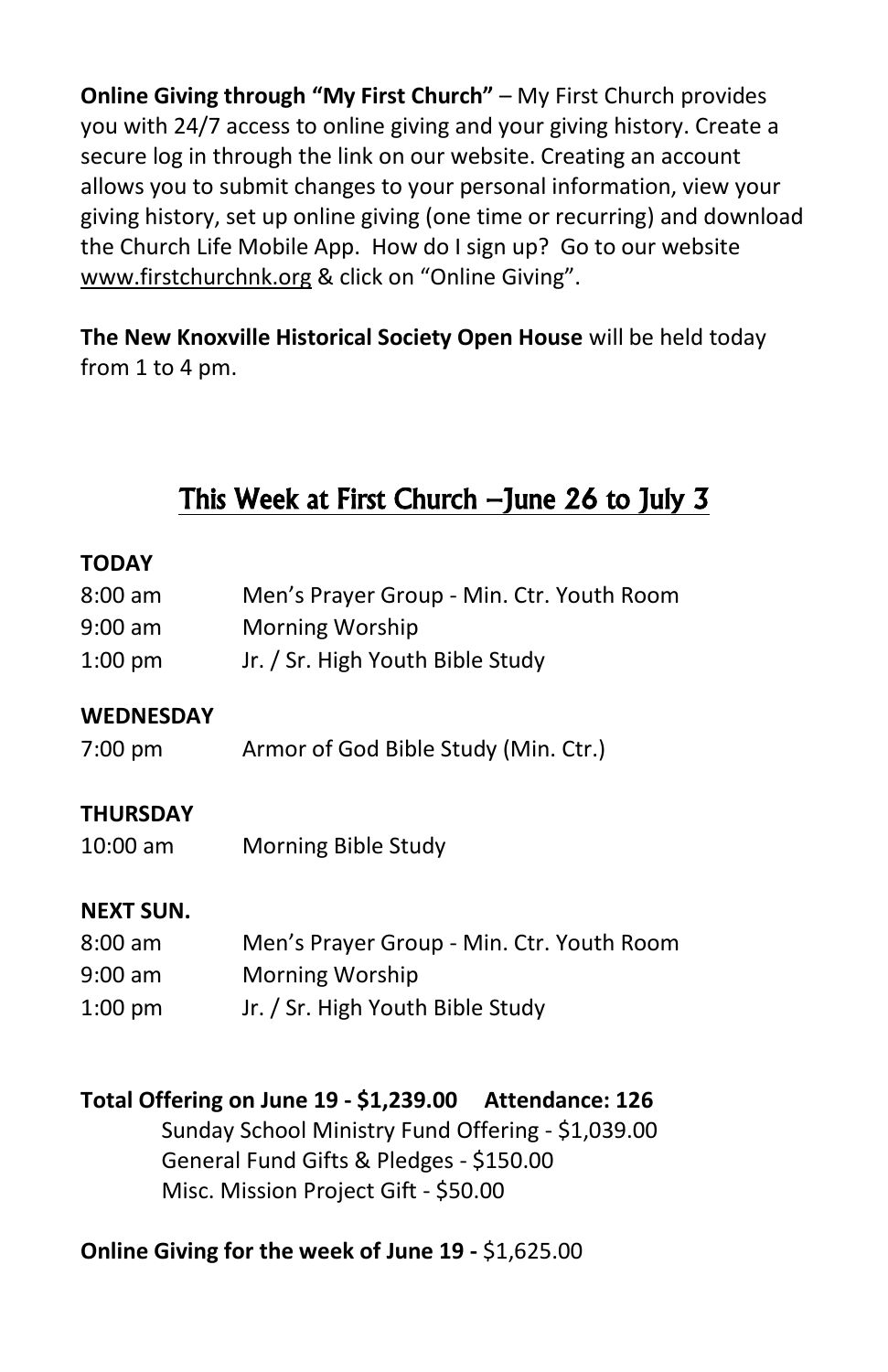| Notes & Doodlers |  |  |
|------------------|--|--|
|                  |  |  |
|                  |  |  |
|                  |  |  |
|                  |  |  |
|                  |  |  |
|                  |  |  |
|                  |  |  |
|                  |  |  |
|                  |  |  |
|                  |  |  |
|                  |  |  |